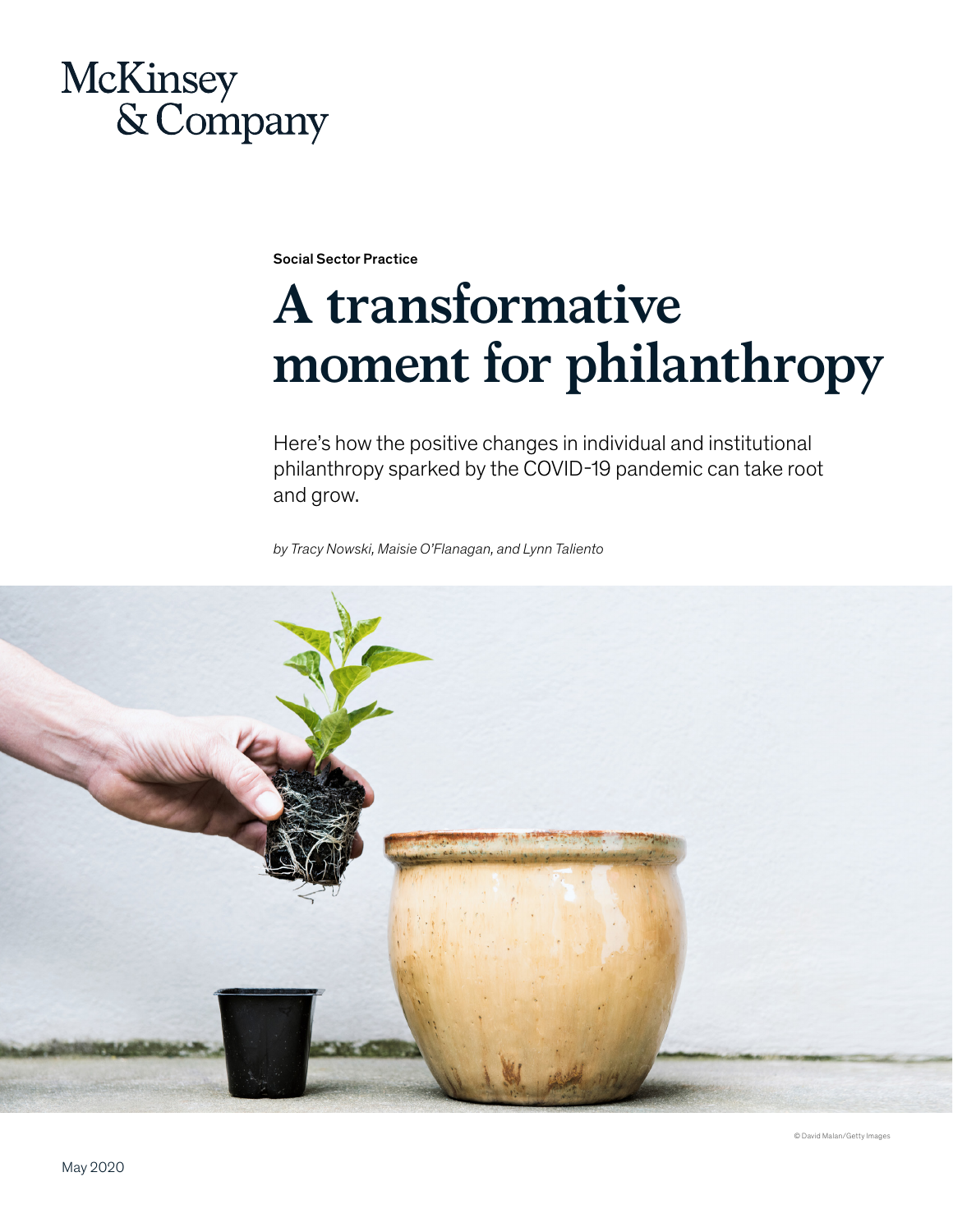#### The philanthropic response to the COVID-19

pandemic has shown the sector at its best. From the launch of community-based rapid-response funds to the development of diagnostics and vaccines, philanthropy is showing up both to help flatten the curve in the short term and to address the inequities the crisis will exacerbate over the long term.

sizable grants with less paperwork. What's striking is not only the scale of capital being committed by major philanthropists (at least \$10.3 billion globally in May 2020, according to Candid, which is tracking major grants) but also how it is being given: at record speed, with fewer conditions, and in greater collaboration with others. According to the Council on Foundations, almost 750 foundations have signed a public pledge to streamline grant-making processes, and individual donors are partnering with their peers to make

Confronted with the global pandemic, individual and institutional philanthropy has been responsive, engaged, and nimble. The challenge—and

opportunity—for the sector will be to make those features stick. The gravitational pull toward old ways of working will be strong, especially as philanthropies grapple with the impact of an economic downturn on their own endowments. But many of the practices that have emerged during this pandemic, including the five that we highlight in this article, should be expanded and formalized as the world heads into the long process of recovery (exhibit).

### **Reduce the burden for grantees**

Over the past 20 years, the philanthropic sector has adopted a more data-driven and rigorous approach. While those developments have strengthened the field in many ways, they have made the process of seeking and managing grants more cumbersome, especially for small, community-based organizations. The COVID-19 pandemic has accelerated moves to reduce those hurdles, prompting many foundations to relax grant requirements, speed up decision making, and give recipients additional flexibility in how they use funds.

### Exhibit

### **Philanthropies have made positive changes in response to the COVID-19 pandemic.**

5 practices to build on during the recovery

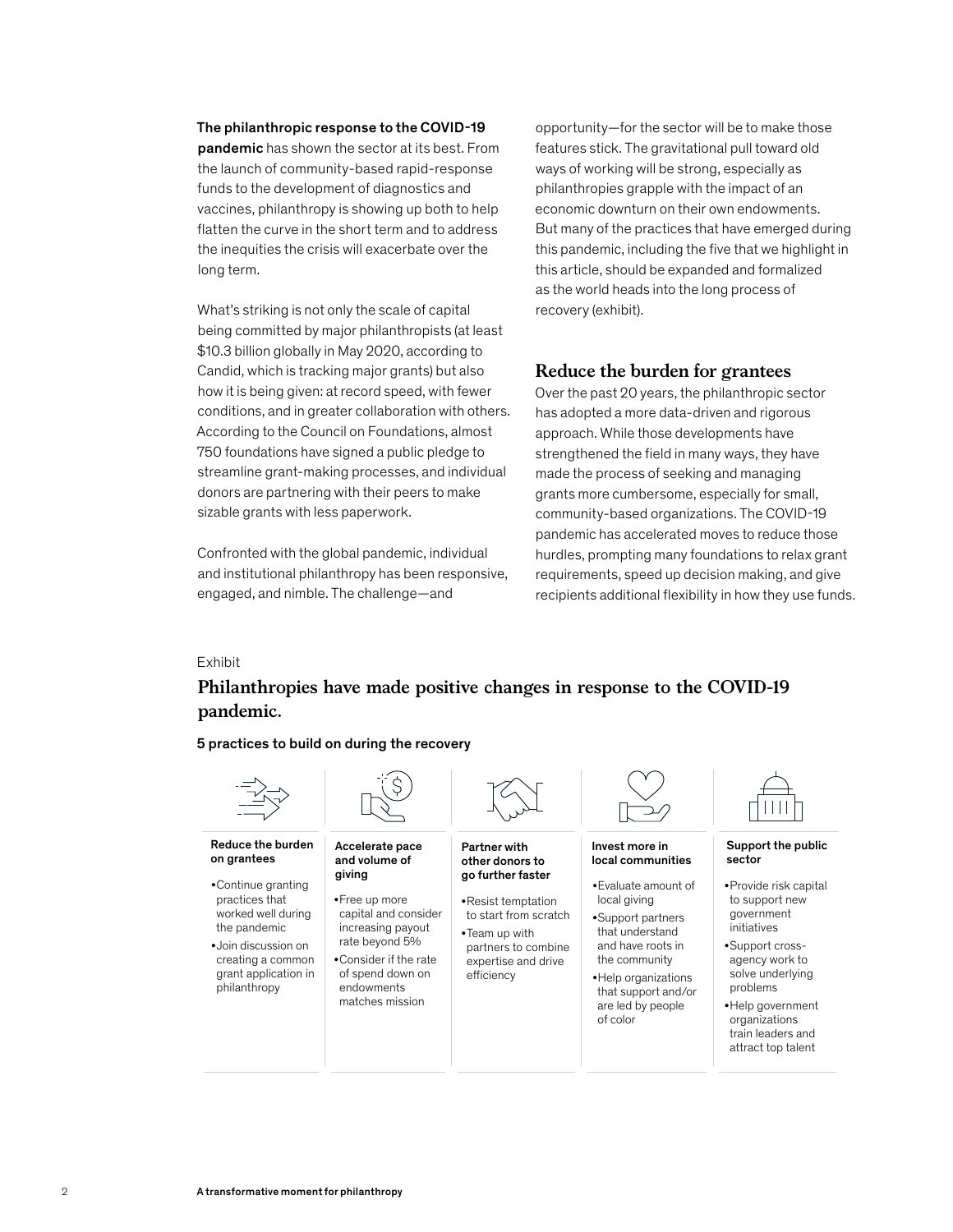### **If ever there was a time for foundations to consider permanently accelerating the pace and volume of giving, it's now.**

What would it take to simplify further the processes for grant approval and reporting? Looking to college admissions for inspiration, imagine a common application for grant seekers, similar to the Common App platform that enables students to apply to many colleges using a single application. There could be a central clearinghouse with datacollection tools that nonprofits could use to share information with any donor, thus eliminating the burden of bespoke application forms and different data-reporting requirements. The platform could also store each organizations' grant-approval history, as well the reviews of those grants. It could even spur donors to adopt a shared calendar of application and decision deadlines, allowing nonprofits to plan their annual budgets. If such a platform could trim just 15 percent off the cost of raising money from foundations, US nonprofits could save at least \$4 billion a year.<sup>1</sup>

The barrier to such innovation is not cost but collective will. Some efforts are already underway for instance, the JustFund web platform allows grassroots organizations to connect with small foundations and giving circles through a common proposal. But the real transformation can occur only if leading foundations collectively adopt a single platform. The pandemic offers proof that philanthropies are willing to bypass their unique vetting processes in the interest of speed and impact. As the crisis abates, donors should question whether their processes produce enough impact

to justify their costs—and whether it might be time for a sector-wide effort to ease nonprofits' administrative burdens.

### **Accelerate the pace and volume of giving**

The COVID-19 pandemic has prompted a number of donors to dig deeper into their endowments and change their grant-making approaches to deploy more capital than they had planned. Some have doubled or quadrupled their payout rates, others will distribute 20 percent of their total assets this year, and others have committed as much as \$1 billion to COVID-19 relief.<sup>2</sup> All are recognizing that this historic pandemic demands an extraordinary response.

If ever there was a time for foundations to consider permanently accelerating the pace and volume of giving, it's now. At present, US foundation assets total almost \$1.1 trillion, according to Candid, while another more than \$120 billion sits in donoradvised funds (DAFs). Foundations typically pay out around 5 percent of those assets each year to meet the federally mandated minimum, and DAFs have no such payout requirement, prompting many to demand faster distribution of dollars that have already produced tax benefits for their donors.

In 2002, our colleagues Paul Jansen and David Katz argued in *McKinsey Quarterly* that donors should assess the time value of philanthropy in the same

 $^{\rm 1}$  Figure is a rough estimate, using data on fundraising-related expenses of US nonprofit organizations from Internal Revenue Service filings, Urban Institute's National Center for Charitable Statistics, Giving USA Foundation, National Council of Nonprofits, and Charity Navigator, among others.

 $^2$  Among those doubling grants are the Mary Reynolds Babcock Foundation and Libra Foundation. Philanthropist Jeff Skoll announced a \$100  $\,$ million grant that will quadruple the Skoll Foundation's payout.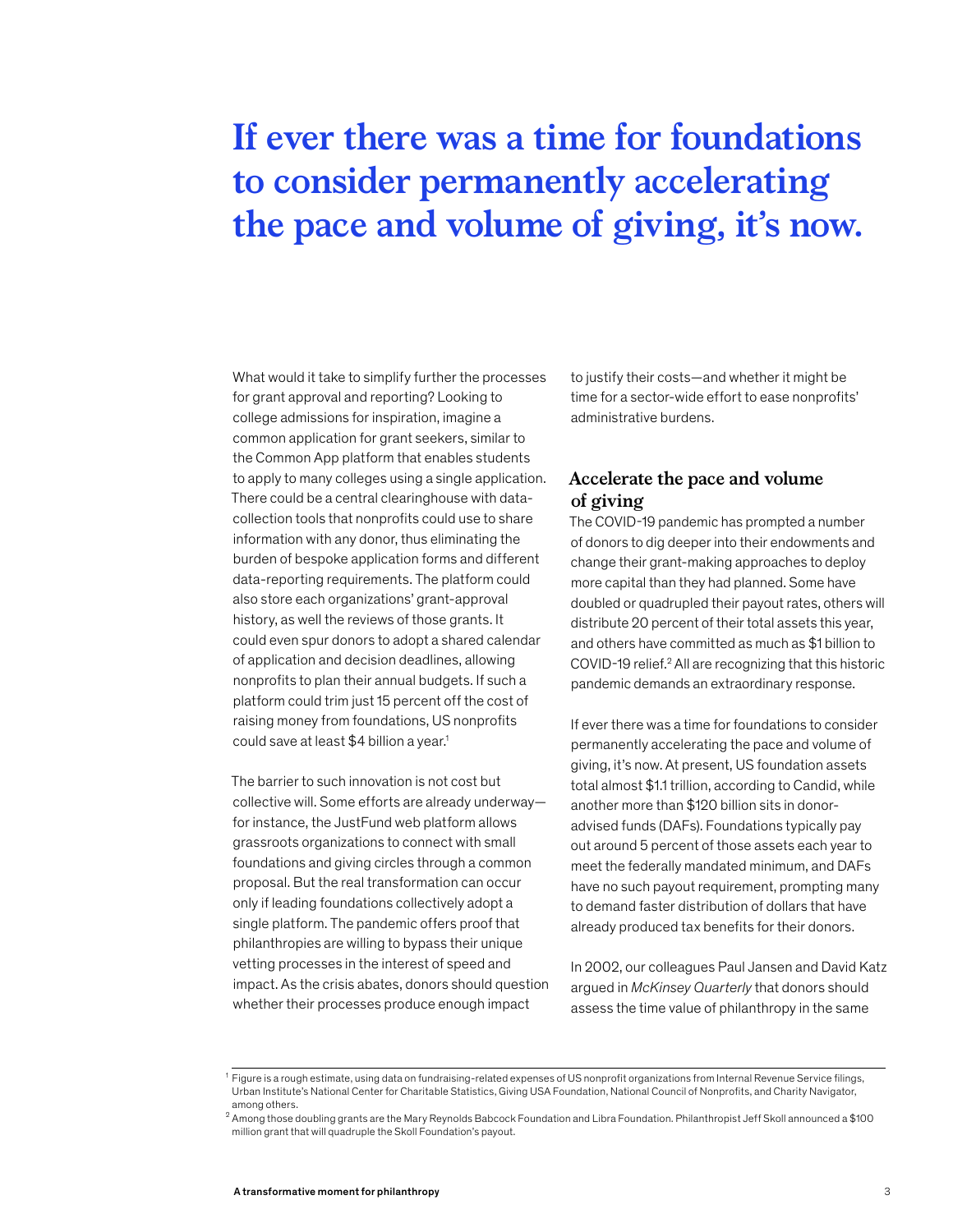way an investor does: putting more value on a dollar deployed today than one spent in the future. The conclusion was that delaying grant making in favor of capital accumulation often exacts a significant cost. While an increasing number of philanthropists have since committed to giving away the majority of their wealth in their lifetimes instead of conserving their assets to exist in perpetuity, the average annual spend down of foundation endowments has barely budged.

As we enter the long recovery effort, boards and leadership teams, as well as individual philanthropists, should have explicit discussions about the rationales for their giving horizons. Does perpetuity help achieve your social-impact objectives, or is it serving another objective, such as family unity or founder legacy? If family connection is the primary goal, is setting up a permanent foundation the best way to achieve it? What do you believe your giving will be able to do better 50 or 100 years from now? If you have already received the tax benefit for your giving, why not disburse more of the funds sooner?

With approximately 112,000 foundations in the United States alone, a one-size-fits-all answer to these questions is neither appropriate nor desirable. But for philanthropists tackling issues that are compounding and getting harder to solve with every passing day—among them, racial inequity, weak public health and education systems, and the climate crisis—accelerating spending may make sense.

### **Partner with other donors to go further faster**

Private investors typically look to investment managers who have specific expertise and a successful track record; private-equity investors frequently deploy their capital alongside others they trust, following others' due-diligence efforts rather than conducting their own. Yet when it comes to philanthropic giving, many individual donors—and

institutional foundations—often go it alone. They build sizable teams that develop expertise, create new initiatives, and deploy grants largely in isolation from other donors.

The pandemic response has demanded a different approach, bringing donors together at the local, state, national, and global levels to pool resources, align on priorities, and deploy funds rapidly through collaborative funding platforms. For instance, seven foundations partnered to create the Families and Workers Fund, providing flexible funding to organizations working to prevent people from falling deeper into poverty because of the effects of COVID-19. Similarly, the COVID-19 Therapeutics Accelerator was formed to develop treatment options, anchored by \$125 million in funding from the Bill & Melinda Gates Foundation, Wellcome Trust, and the Mastercard Foundation. It was quickly supported with follow-on funding from others.

While donor collaboratives existed well before the COVID-19 pandemic, they were more the exception than the rule. Going forward, what if each foundation and donor aimed to allocate at least 25 percent of their funding to support initiatives led by other donors? Building nimble, impact-oriented governance models is no small feat when there are multiple donors with their own strategies involved. Yet such partnerships are highly effective when they rally donors around concrete and measurable goals—and when they collaborate to scale, share expertise, and combine diverse networks.

### **Invest more in local communities**

Philanthropists are often drawn to global problems, leading them to invest in the well-being and empowerment of people living thousands of miles away. While these contributions are critical to address global inequities and injustices, the pandemic has rightly turned many philanthropists' attention to the severe inequities in their own backyards, producing a swell of local giving. According to Candid, almost 600 state and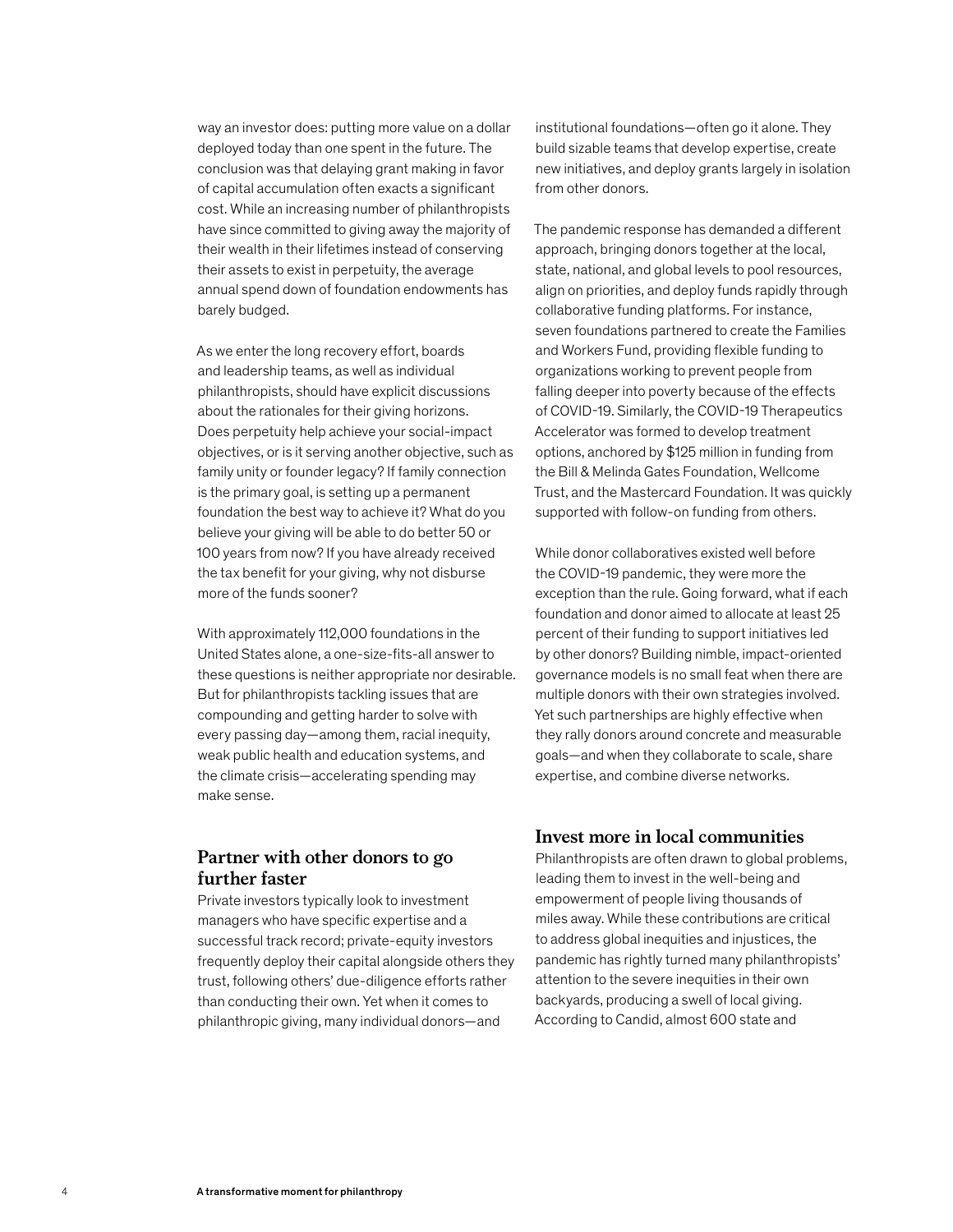local community-focused COVID-19 funds have cropped up around the United States, attracting contributions from private foundations, corporations, and individual donors alike.

While such local giving has often been deprioritized by philanthropists focused on national or global issues, the current crisis is a reminder that we each depend on—and have an obligation to support—the strength and resilience of our local community. All philanthropists should consider increasing the percentage of their giving that is truly local, looking beyond organizations that primarily serve elite interests. Donors should look to local organizations that support communities of color and those that are led by people of color, particularly women. Structural racism has left these organizations chronically underfunded, yet they are often doing the most vital work to strengthen local communities and reduce inequality.

Upending power dynamics and empowering grassroots leaders will require many foundations and donors to shift their mindsets and build new capabilities. Local giving is an opportunity for philanthropists to test and learn from a range of community-led and participatory grant-making models, which they can then apply in their work across their countries or around the world.

### **Support the public sector**

While philanthropists have responded to the COVID-19 pandemic with record levels of support, the massive responsibility for leading the response and recovery falls primarily on the shoulders of the public sector. Philanthropists have rightly coordinated with city and state governments during this crisis—for example, in the Chicago Community COVID-19 Response Fund launched by the Chicago Community Trust, the United Way of Metro Chicago, and the City of Chicago.

While a handful of foundations collaborate with government at the state and local levels and an increasing number seek to influence government policies by supporting advocacy, the vast majority of foundations have steered clear of investing in public-sector capacity building. This is a significant missed opportunity. Given the vast scale of government (which dwarfs the nonprofit and philanthropic sectors), the use of philanthropic dollars to improve the efficacy of government is a potential high-return investment.

There are several ways that private philanthropy can help make government more effective. First is to double down on its role of providing risk capital to support innovative programs. Now is the time to collaborate with public-sector partners to plan, test, and validate new approaches, which agencies can then adopt if proven effective.

**The vast majority of foundations have steered clear of investing in publicsector capacity building.**